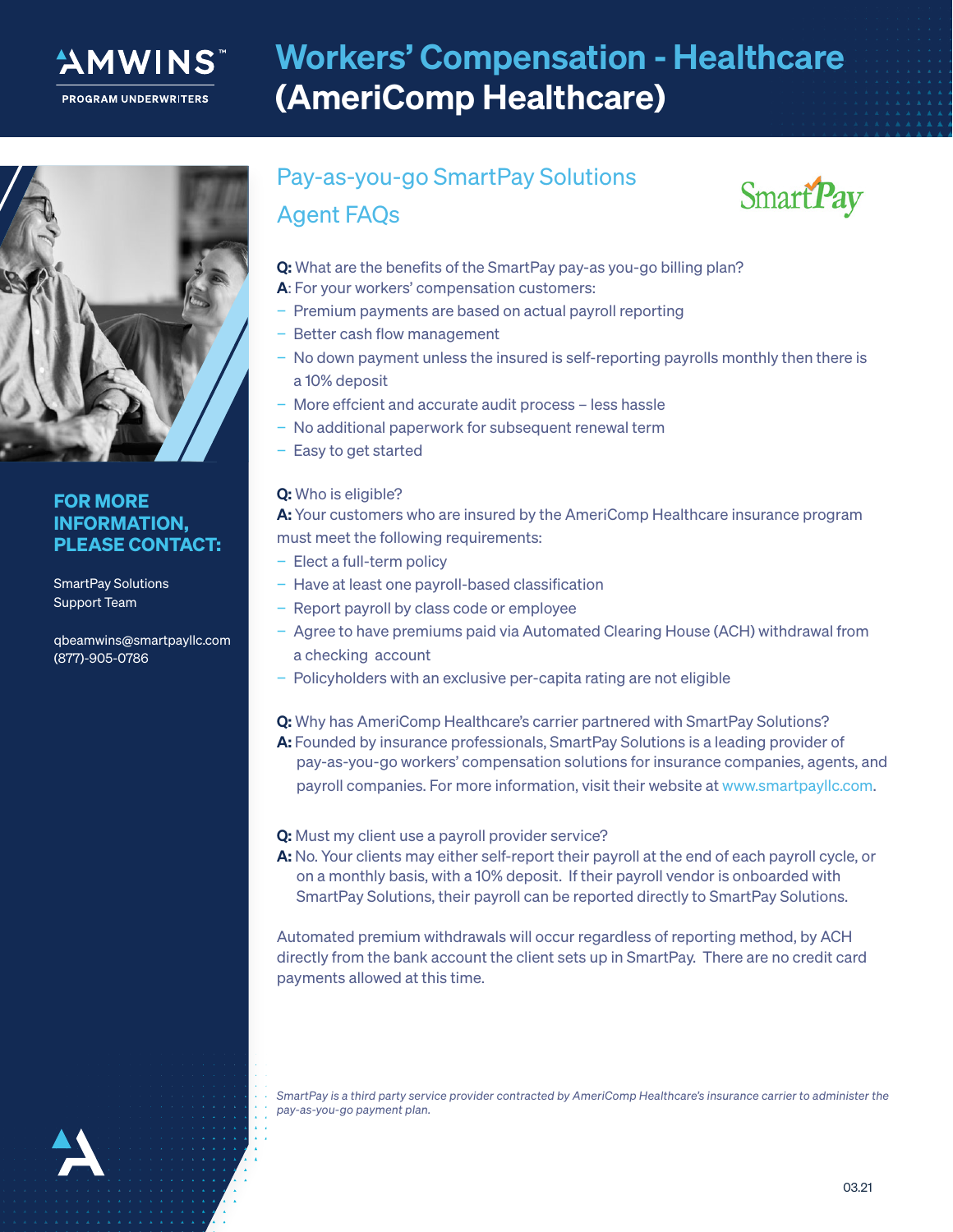- Q: Which payroll vendors will SmartPay Solutions accept?
- A: SmartPay Solutions works with many different payroll vendors. Click on the link below for an updated listing: https://www.smartpayllc.com/user\_instructions/OnboardedPayrollVendors.html

 If your client's payroll vendor is not on the list, contact SmartPay Solutions so they can attempt to onboard the payroll vendor.

Note: If ADP or Paychex is the payroll vendor, policyholders must self-report or use the SmartPay Reporting Service (SPRS) for a fee.

Q: How do I get an insured set up on Pay-As-You-Go?

A: Amwins will send a copy of the final bound quote, along with the SmartPay registration form to gbeamwins@smartpayllc.com.

 The registration form has the additional information SmartPay will need to set up the account. The insured will then get a Welcome email to complete the setup by choosing a payroll company from the drop down menu, or they will self report their payrolls monthly. They will also have the option of paying SmartPay an annual fee of \$275 for the SmartPay Payroll Reporting Service (SPRS) where SmartPay will report their payrolls for them.

Q: Are there costs associated with the pay-as-you-go plan using SmartPay Solutions?

A: The carrier pays the fee. A fee of \$275 will be collected if the insured would like SmartPay to report their payrolls for them (if they are with a payroll company not onboarded with SmartPay such as Paychex or ADP).

Q: Is there a deposit required?

A: If the insured is going on a monthly self-reporting plan there is a 10% deposit required.

**Q:** Are commissions paid differently than other policies?

A: No. The full commission amount will come through the direct bill statements in the month the policy is effective, based on the annual written premium. Any audit transactions will also come through in the month processed.

- Q: How does this affect the final audit?
- A: AmeriComp Healthcare's carrier will still perform an audit. With accurate and timely reporting of payroll during the policy term, there will likely be very little to no premium adjustments, and the audit process will be much more effcient. Typical items for an audit are: verifying that employees are properly classified; reporting the status Of "1099" workers; and determining the insurance coverage of any subcontractors used during the policy period.

Changes in commission, if any, due to differences in final premium based on lower or higher payrolls than estimated, will be reconciled at audit.

Q: Is a pay-as-you-go policy subject to cancellation?

A: Yes, a pay-as-you-go policy can be cancelled for non-reporting, non-pay or other reasons as permitted by law. If the insured fails to report payroll by the reporting date, reminders will be sent from SmartPay Solutions. If no report is made, Americomp Healthcare will issue a cancellation notice.

Q: Will I be able to view my client's activity within the SmartPay Solutions portal? A: Yes, if you arrange with your Territorial Account Executive to give you access.

Q: Will the pay-as-you-go billing still come from AmeriComp Healthcare? A: No. SmartPay Solutions will handle routine premium and payroll-related communications, collections, and questions.

Q: What if my client has seasonal payroll?

A: It is important that your client contact SmartPay Solutions. They can specify the off-season period in their system so that missed payroll notifications and the potential for notices of intent to cancel can be avoided.